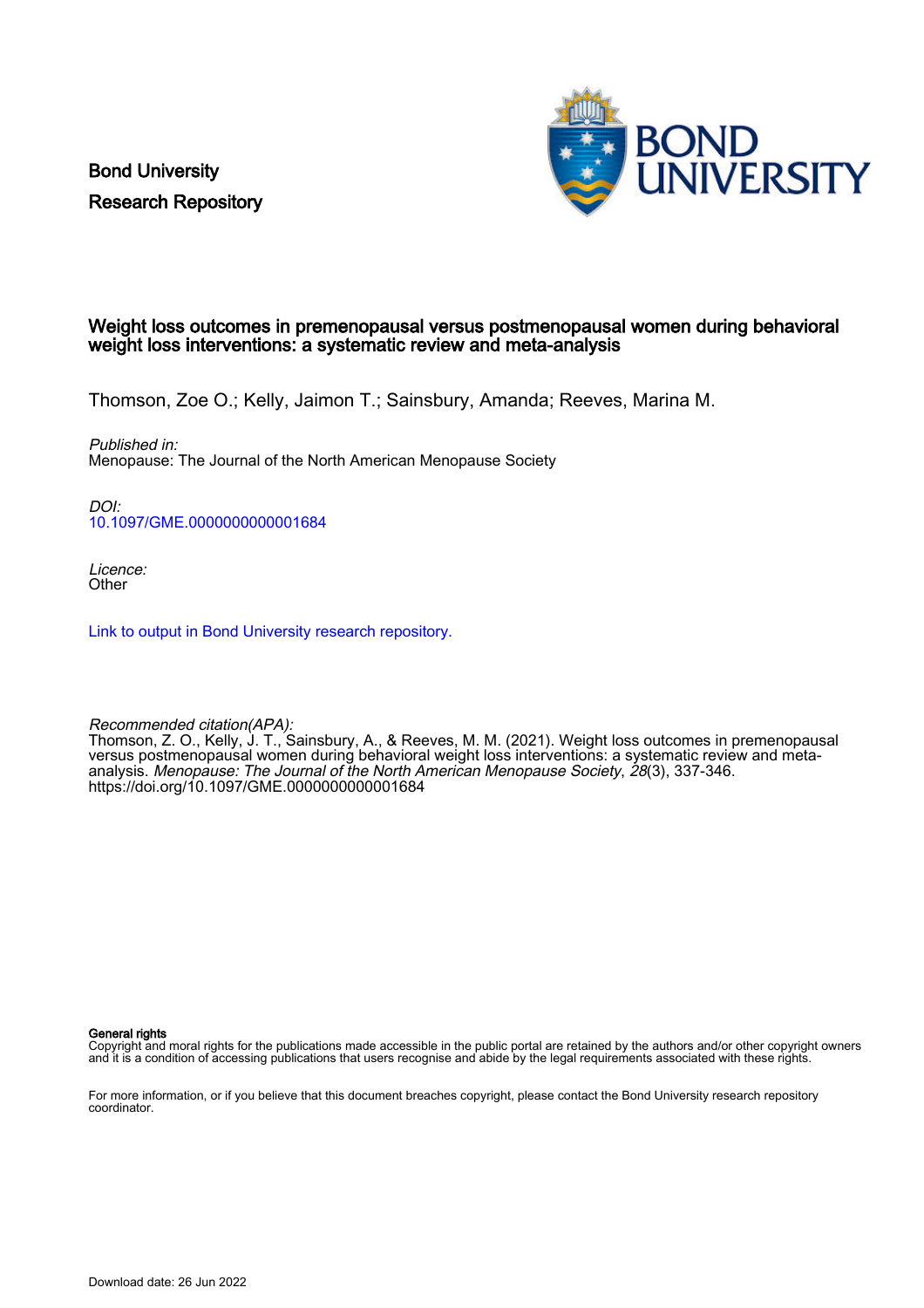# **Weight loss outcomes in premenopausal versus postmenopausal women during behavioral weight loss interventions: A systematic review and meta-analysis**

Zoe O Thomson<sup>1</sup> APD; Jaimon T Kelly<sup>2</sup> APD, PhD; Amanda Sainsbury<sup>3</sup> PhD; Marina M Reeves<sup>1</sup> AdvAPD, PhD

<sup>1</sup>The University of Queensland, School of Public Health, Herston, Queensland, Australia

<sup>2</sup>Menzies Health Institute Queensland, Griffith University, Gold Coast, Queensland, Australia

<sup>3</sup>The University of Western Australia, Faculty of Science, School of Human Sciences, Crawley, Western Australia, Australia

**Running title:** Weight loss in premenopausal versus postmenopausal women

**Funding:** This work was supported by the National Health and Medical Research Council (NHMRC) of Australia via a Senior Research Fellowship (1135897) to AS.

## **Corresponding author**

Zoe O Thomson

The University of Queensland School of Public Health, Level 4 Public Health Building, Herston Rd, Herston, QLD 4006.

Telephone: +61 7 3365 5163

Email: z.thomson@uq.edu.au

**Conflicts of interest:** AS owns 50% of the shares in Zuman International Pty Ltd, which receives royalties for books she has written about adult weight management, and payments for presentations at industry conferences. She has also received presentation fees and travel reimbursements from Eli Lilly and Co, the Pharmacy Guild of Australia, Novo Nordisk, the Dietitians Association of Australia, Shoalhaven Family Medical Centres, the Pharmaceutical Society of Australia, and Metagenics, and she served on the Nestlé Health Science Optifast VLCD advisory board from 2016 to 2018. **Acknowledgements:** ZT is supported by a Research Training Program Scholarship. JK is supported through a Griffith University Postdoctoral Research Fellowship. AS is supported via the National Health and Medical Research Council (NHMRC) of Australia with a Senior Research Fellowship (1135897). We thank Jennifer Job for her research assistant support with the risk of bias scoring.

This is a non-final version of an article published in final form in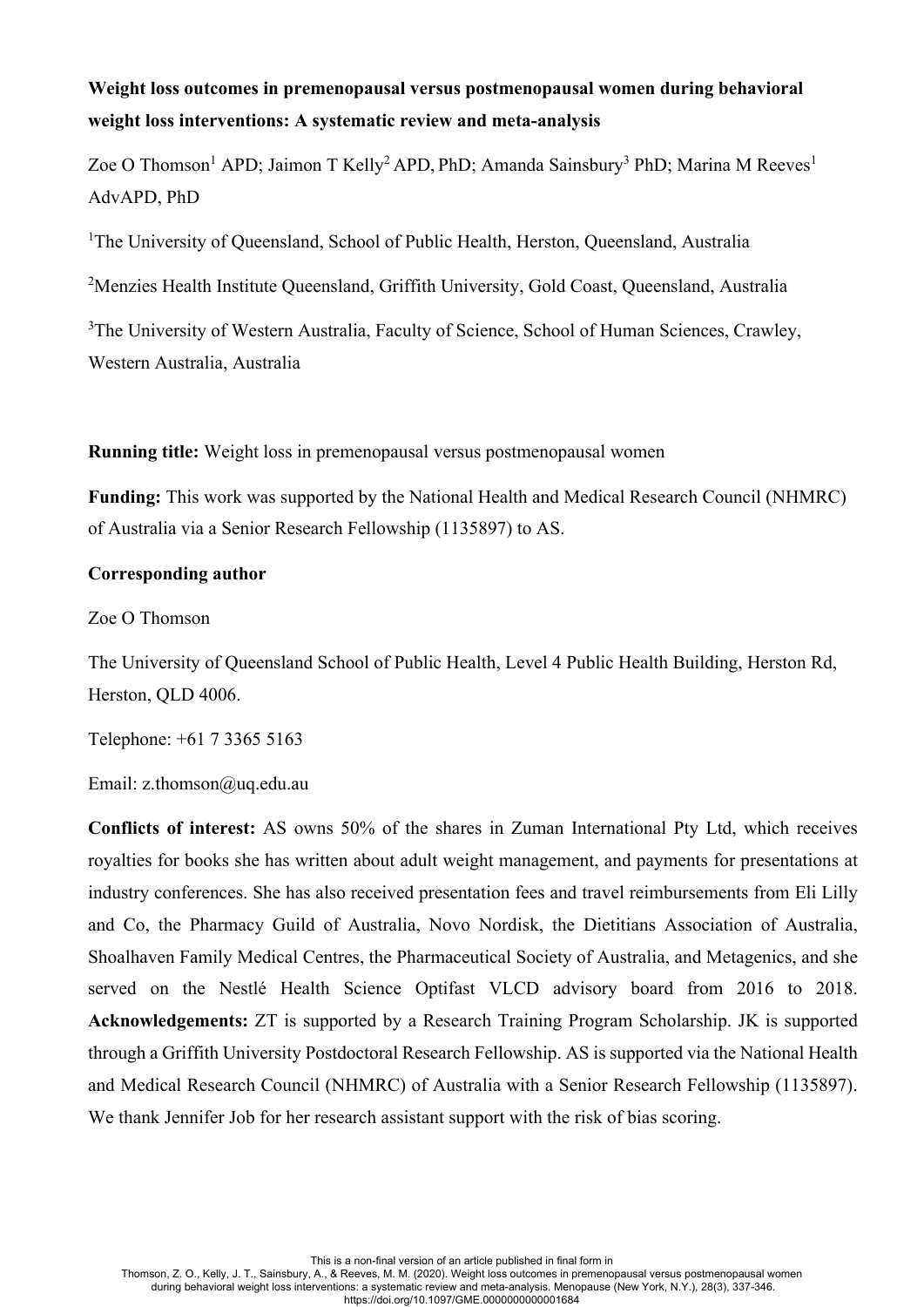## **Key points**

**Question/objective:** To compare changes in weight, fat mass and lean mass in premenopausal versus postmenopausal women in weight loss trials.

**Findings**: Seven publications (10 interventions; n=791) were included. In meta-analyses, no statistically significant differences were observed between subgroups (premenopausal minus postmenopausal) for weight (0.58 [95% confidence interval -0.12 to 1.28] kg; n=7 interventions), fat mass (0.73 [-0.25 to 1.70] kg; n=6), or lean mass change (-0.56 [-1.48 to 0.36] kg; n=4).

**Meaning:** Based on the limited available evidence, weight loss interventions show similar effectiveness for pre- and postmenopausal women. Subgroup analyses in additional weight loss trials and better reporting of menopausal status are needed.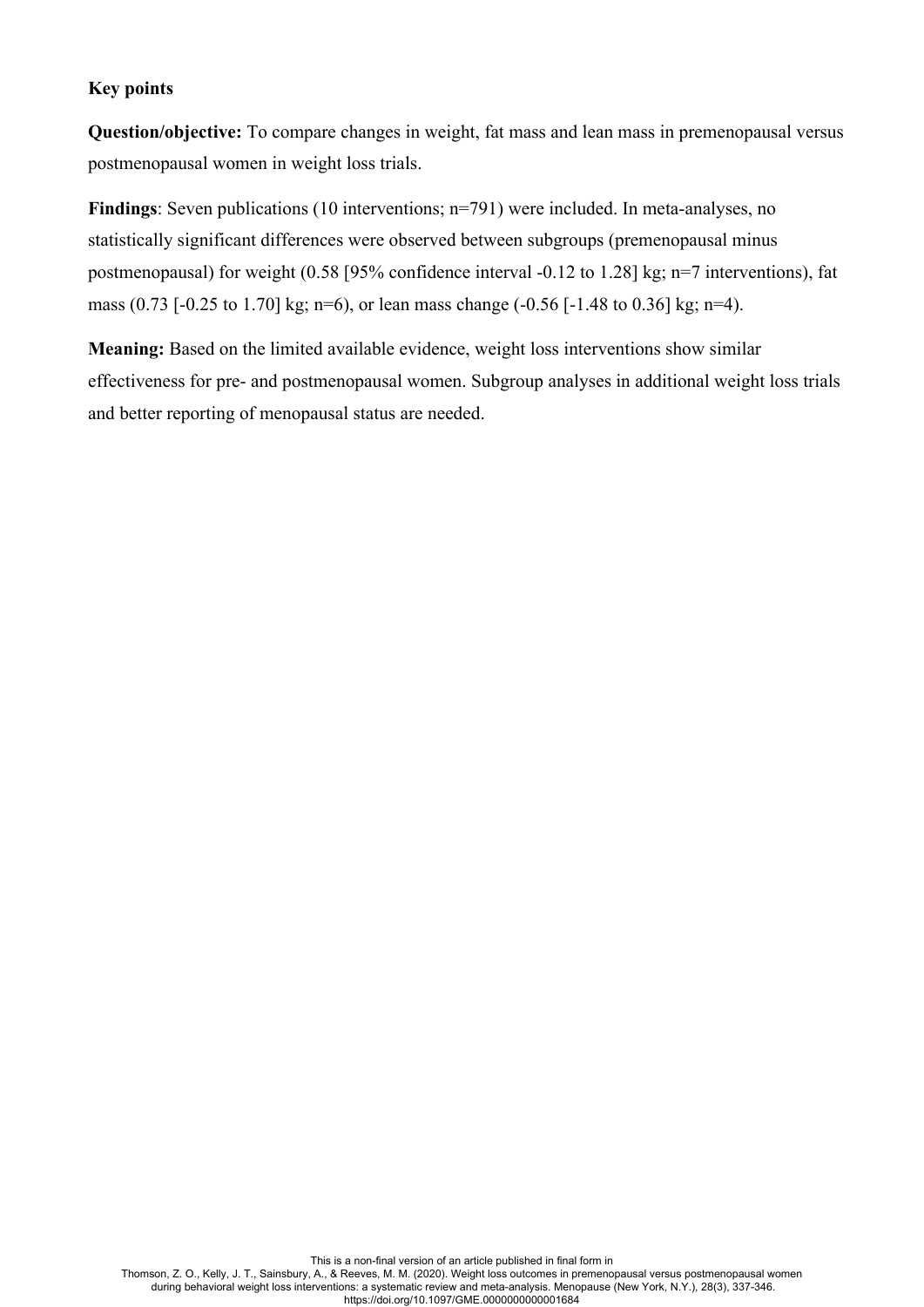## **Abbreviations**

BMI: body mass index

## **Abstract (word limit: 350 words)**

**Importance:** Weight loss may be difficult for young women with obesity to achieve due to competing priorities (caring for children and/or full time work), limiting their ability to engage in weight loss interventions. Older or postmenopausal women may also face challenges to weight loss such as caring responsibilities and menopause. Menopausal status may reflect differences in weight loss.

**Objective:** This study compared changes in weight, fat mass and lean mass in premenopausal versus postmenopausal women in dietary weight loss trials.

**Evidence review:** We reviewed publications from January 2000 to June 2020 evaluating a weight loss intervention with a dietary component, with or without exercise, and reporting weight loss of premenopausal and postmenopausal women. Where available, data on mean change from baseline for weight, fat mass and lean mass of premenopausal and postmenopausal groups were entered into Review Manger for meta-analyses. Differences between menopausal groups were compared in subgroups of studies for intervention characteristics (diet-only versus diet and exercise; dietary modification versus meal replacement; <24 weeks versus ≥24 weeks duration).

**Findings:** Seven publications (10 interventions, n=791) were included; three single arm trials, two randomized controlled trials and two comparative effectiveness trials. In meta-analyses, there were no statistically significant differences between premenopausal and postmenopausal women (shown as premenopausal minus postmenopausal) for change in weight (0.58[95% confidence interval -0.12 to 1.28]kg, n=7 interventions), fat mass  $(0.73[-0.25 \text{ to } 1.70]$ kg, n=6 interventions), or lean mass  $(-0.56[-0.56]$ 1.48 to 0.36]kg, n=4 interventions). However, a statistically significant subgroup difference was observed for fat mass change between menopausal groups (premenopausal minus postmenopausal) when comparing diet-only (1.28[0.23 to 2.33]kg, n=4 interventions) versus diet and exercise interventions (-0.09[-0.51 to 0.32]kg, n=2 interventions). No differences were shown in any other subgroups.

**Conclusions and relevance:** This review provides some evidence to suggest weight loss interventions may not need to be tailored to women's menopausal status. However, given the small number of studies, short intervention duration in most publications (≤6 months) and unclear retention rates in preversus postmenopausal groups of some publications, menopausal group differences should be examined in existing and future trials where the appropriate data have been collected.

**Keywords:** menopause, obesity, weight loss, body composition, diet, exercise

This is a non-final version of an article published in final form in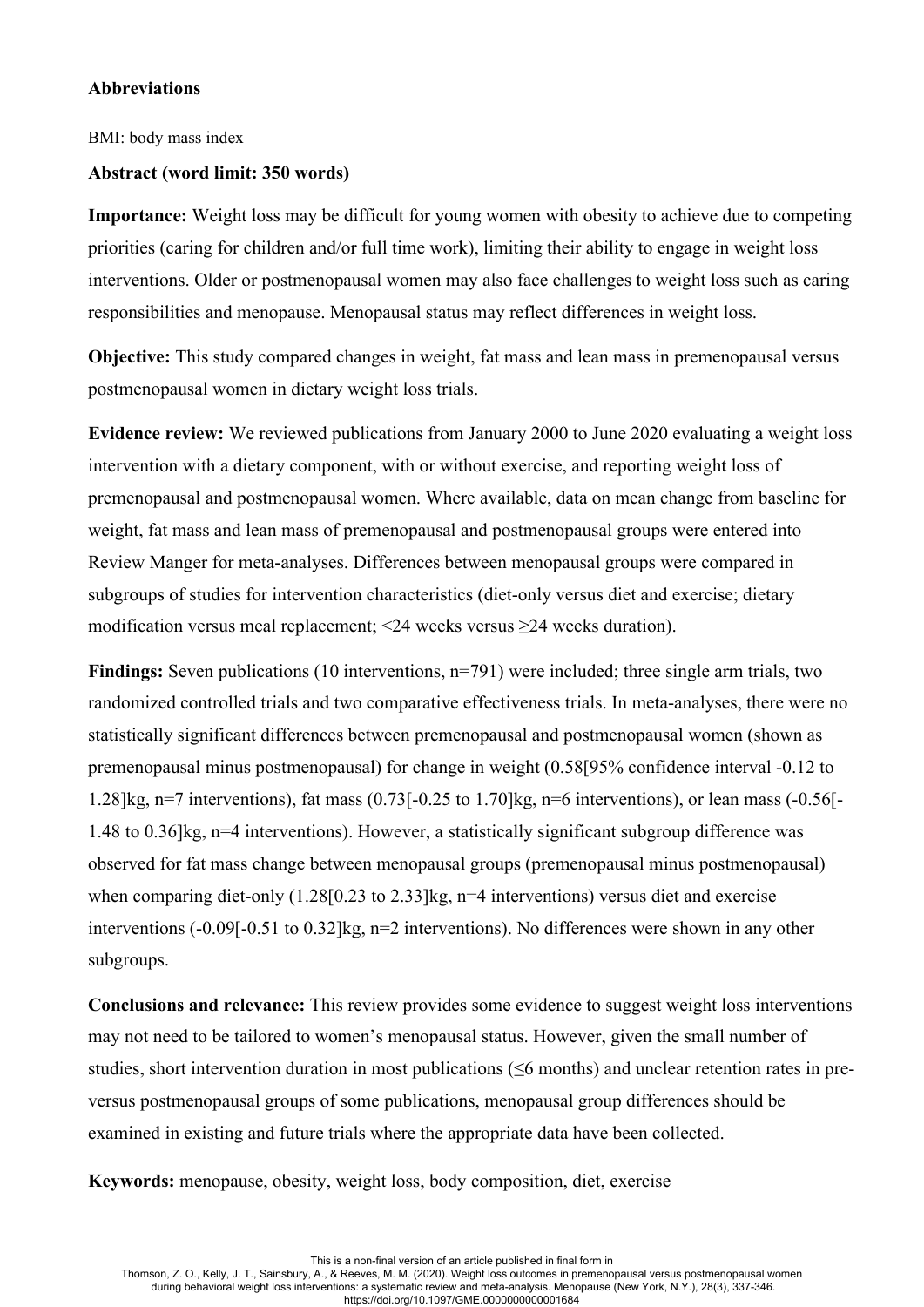## **INTRODUCTION**

More than 60% of the population in western countries are classified as having overweight or obesity<sup>1</sup>. Obesity is the leading contributor to a range of chronic diseases including cardiovascular disease, type 2 diabetes, hypertension, and certain cancers  $2-4$ . Weight loss achieved through lifestyle modification is the first line treatment for obesity <sup>5-7</sup>. Weight loss of  $\geq$ 5% body weight has been shown to reduce the incidence and progression of many chronic diseases  $8-11$ . Weight loss may be particularly important for some population groups.

Intervening in earlier adulthood presents an opportunity to prevent the development of obesityrelated chronic diseases such as type 2 diabetes  $8$ . Despite the potential benefits of treating obesity earlier, weight loss may be difficult to achieve in earlier adulthood. For example, younger participants (aged 18-49 years) in a large weight loss program were more likely to withdraw from the study  $\leq 6$ months) than middle aged (50-64 years) and older ( $\geq$ 65 years) participants <sup>12</sup>. Furthermore, in a large weight loss trial promoting a reduced-energy Mediterranean diet, female (compared to male) participants were 2.4 times less likely to successfully complete the program (defined as completing the program and achieving  $>5\%$  weight loss) <sup>13</sup>. In addition, each incremental year of age increased the likelihood of program completion by 1.6% <sup>13</sup>. From qualitative research, lack of time has been cited as a prominent reason for withdrawal from an exercise program in women aged 18-30 years <sup>14</sup>, and as a barrier to participating in weight loss programs for women aged 30-40 years <sup>15</sup>. Young women are often balancing multiple priorities such as full-time work and young children to care for, which may negatively impact on engaging in weight loss programs 16.

Although younger women may face challenges in losing weight, older or postmenopausal women may also face challenges to weight loss such as caring responsibilities and biological challenges, notably menopause. The menopausal transition has been associated with reduced energy expenditure and fat oxidation  $17-19$ . Although research indicates the weight gain observed during midlife is likely due to age, not menopausal status, longitudinal studies show an accumulation of fat mass and redistribution to central adiposity during the menopausal transition  $18, 20$ . The change in body composition from the menopausal transition may require women to restrict their energy intake or increase exercise to a greater extent to achieve weight loss, relative to premenopausal women. Given the change in body composition some women experience following the menopausal transition, fat mass and lean mass change from weight loss may vary by menopausal status. Therefore, menopausal status may reflect both physiological and life stage differences between younger and older women, and be reflected by differences in weight loss or body composition changes. However, it is currently unknown whether weight loss or body composition outcomes from lifestyle interventions differ between pre- and postmenopausal women. Previous reviews have focused on weight loss interventions

This is a non-final version of an article published in final form in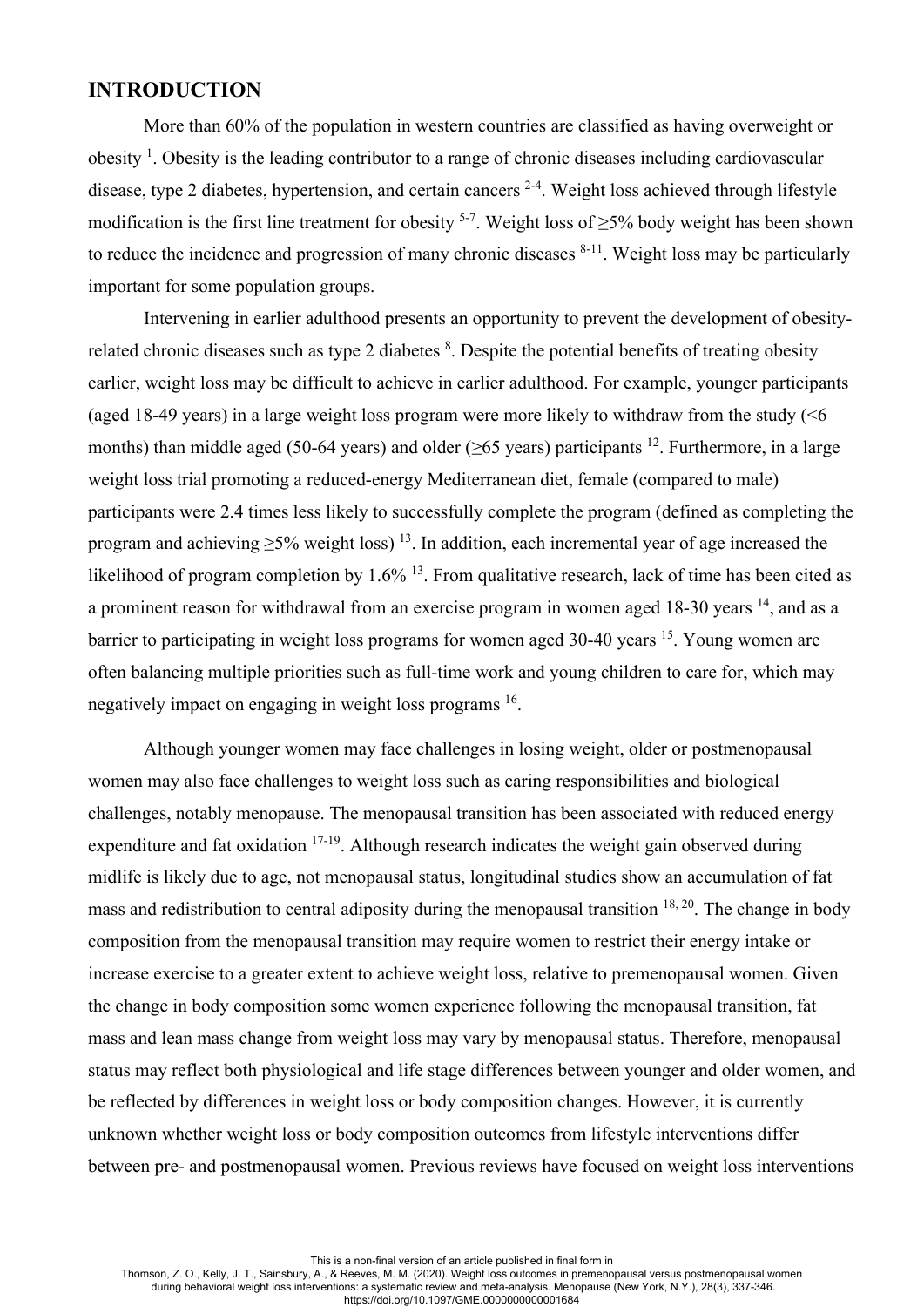for young women  $21$  and postmenopausal women  $22$  separately, however no review has compared the effectiveness of weight loss interventions between pre- and postmenopausal women. That is the purpose of this review. Findings from this review have the potential to inform intervention design and analyses, particularly for trials recruiting women across the lifespan. Findings may also inform current weight loss advice delivered by clinicians to individuals wanting to lose weight.

## **METHODS**

## **Search strategy and eligibility criteria**

This review was completed in line with the Preferred Reporting Items for Systematic Reviews and Meta-analyses (PRISMA) guidelines  $^{23}$ . Articles published from January 2000 to June 2020 and available in English were identified in the following databases: Pubmed, Embase, Web of Science and CINAHL. The following search terms were used: ("weight loss" OR "weight reduction" OR "weight management") AND (menopaus\* OR premenopaus\* OR postmenopaus\* OR perimenopaus\*) AND (program\* OR trial OR intervention). The search terms used for each database are available in *Supplementary Materials Table S1*. The reference lists of included publications were also manually searched for potentially relevant publications.

Publications were required to meet the following criteria to be included: (i) conducted in humans; (ii) evaluating a weight loss or weight loss maintenance intervention with a dietary component with or without exercise; (iii) conducted in adults aged ≥18 years, and reporting weight loss of women from two or more menopausal groups (premenopausal, perimenopausal and/or postmenopausal). Interventions evaluating exercise only or bariatric surgery as a method of weight loss were excluded. The first author (ZOT) screened the title and abstract of all references and the full text of publications deemed potentially eligible. If eligibility was unclear from the title and abstract, the full text was reviewed. A research assistant also screened the full-text of these potentially eligible publications. Any disagreements in the eligibility of the full-text publications were resolved by discussion with a second author (MMR).

## **Assessment of methodological quality**

The risk of bias was assessed by applying two tools – the Cochrane Collaborator's Tool (Risk of Bias 2.0) <sup>24</sup> and the Checklist for the Appraisal of Moderators and Predictors (CHAMP) <sup>25</sup>. The Risk of Bias 2.0 tool  $^{24}$  assesses the overall quality of the study and reporting in the publication, whereas the CHAMP checklist assesses the quality of moderator and subgroup analyses, which were the focus of this review  $26$ . The CHAMP checklist only includes questions specific to analyses, and recommends using a risk of bias tool to assess the overall quality of the study and reporting in the publication  $25$ .

This is a non-final version of an article published in final form in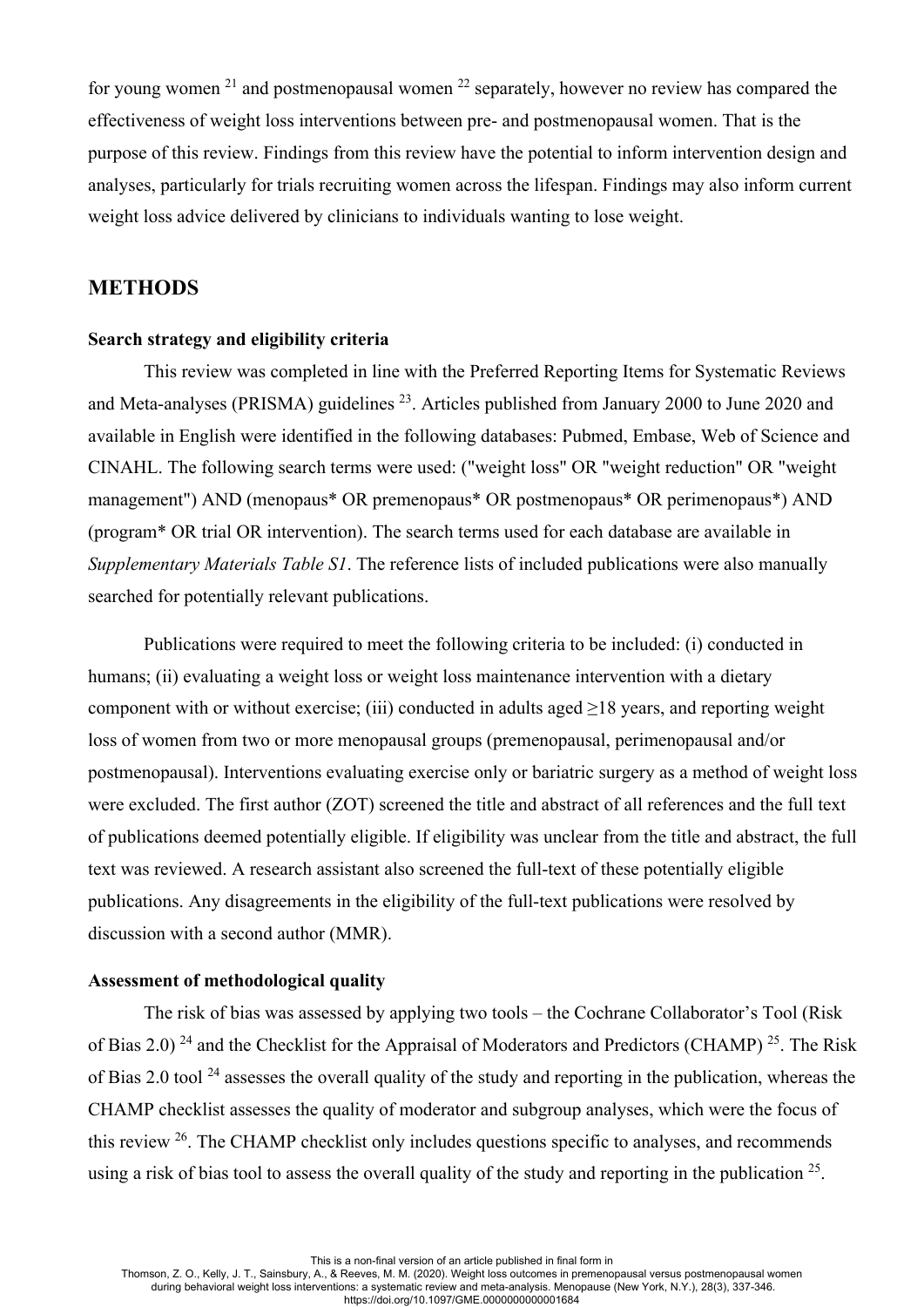One domain from the Risk of Bias 2.0 tool and six items from the CHAMP checklist were unanswered, as these criteria were not relevant to the publications included in this review. The first author (ZOT) and a research assistant assessed the quality of the study and reporting in each publication. Any disagreements in scoring were resolved by discussion. For the Risk of Bias 2.0 tool, publications were assigned as either being 'high risk', 'some concerns' or 'low risk' of bias against each assessment criteria. For the CHAMP checklist, publications were assigned 'yes', 'no', 'don't know' or 'not applicable' in response to each criterion.

## **Data extraction**

Data were extracted by one author (ZOT) and checked for accuracy by a second author (JTK). The data extracted from publications were first author family name, year, study design, intervention duration, sample size, menopausal status, BMI, intervention details, retention, and the mean and associated standard deviation (SD) for changes in weight, fat mass and lean mass (as shown in *Table 1*). Corresponding authors of included publications were contacted by email if further information and/or data were required for the meta-analysis. A follow-up email was sent to corresponding authors if a response was not received within two weeks of the initial request. After three email attempts with no reply, the publication was excluded from the meta-analysis.

#### **Data analysis**

Where sufficient information was available, data were pooled into Review Manager (Revman, version 5.3, Cochrane Collaboration 2014) for meta-analysis. Mean changes from baseline (with SD, 95% confidence interval (CI) or SEM) for weight, fat mass and lean mass of pre- and postmenopausal groups were extracted and entered into Revman (by ZOT and checked by JTK). As we were interested in differences in weight loss between menopausal groups and as there was a paucity of randomized controlled trials with a non-intervention control group, only change data from intervention arms were extracted (i.e. not control arms). Some publications with multiple intervention arms reported outcomes (changes in weight, fat mass or lean mass for each menopausal group) for all interventions combined, not for each intervention. For these publications, change data from combined interventions were used. For studies that did not report change in weight, fat mass and lean mass of pre- and postmenopausal groups, but instead reported absolute mean values at baseline and end of intervention: if baseline values between the menopausal groups were similar (within 3 kg across each study arm), then mean weight and SD at end of intervention were used; if baseline values of any particular outcome differed between menopausal groups by >3 kg, mean change (kg) in that particular outcome was calculated by subtracting the mean baseline value from the mean end of intervention value. As none of the publications included in our meta-analyses reported variability in the change data (only the variability

This is a non-final version of an article published in final form in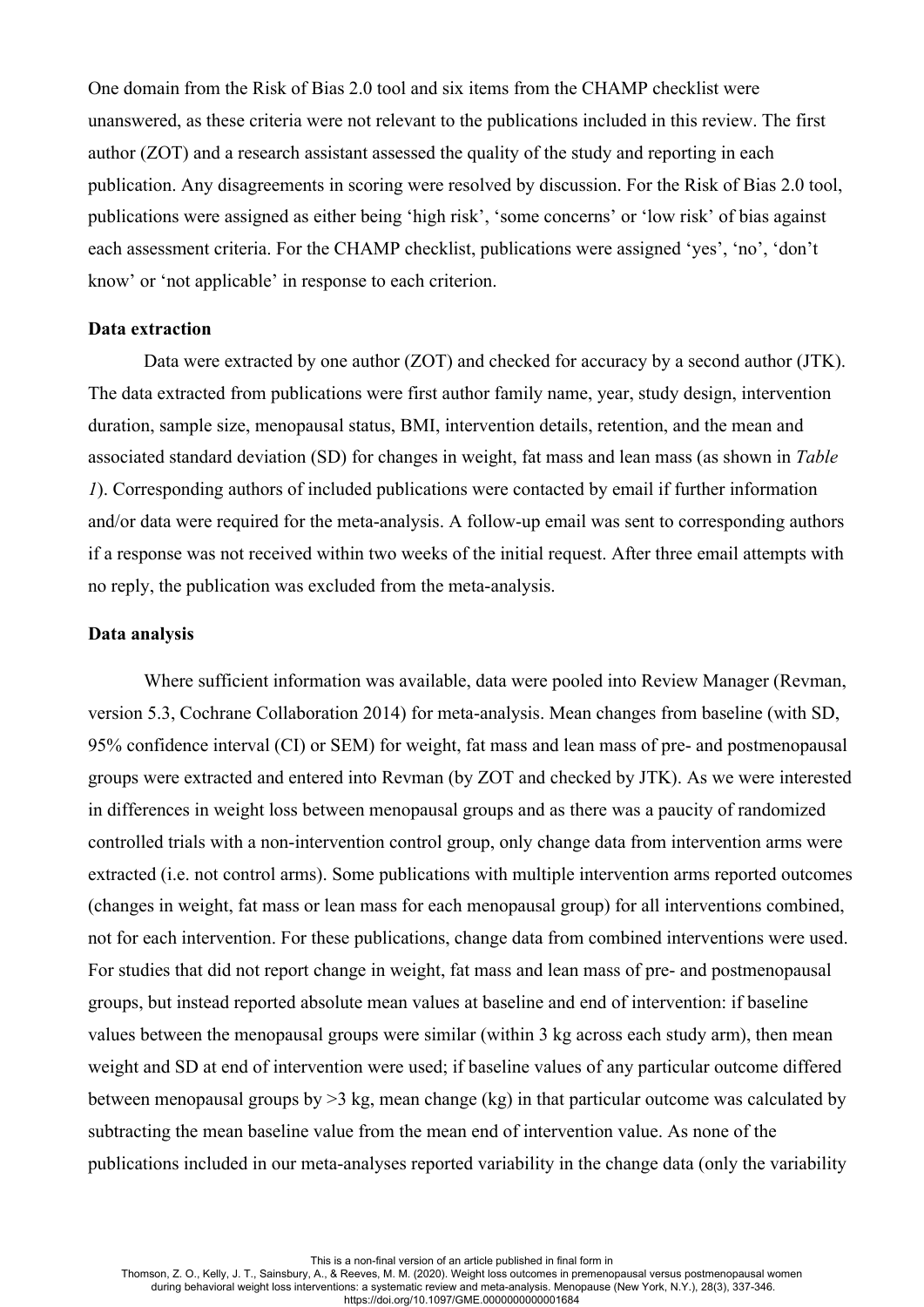in the baseline and end of intervention data), the SD for the change data were calculated in Revman from the within-group p-value for the change from baseline to end of intervention  $27$ . The overall effects for the differences in weight loss between menopausal groups were reported as mean differences between menopausal groups, with  $95\%$  CIs, using a random effects model  $^{28}$ . Differences in weight, lean mass or fat mass change between pre- and postmenopausal groups of at least 2kg or 3% were considered meaningful regardless of statistical significance <sup>29</sup>. Statistical heterogeneity was assessed using the chi-squared test, Tau  $(T)$  and the  $I^2$  statistic and associated p value, and was considered low if the I<sup>2</sup> value was <25%, moderate if the I<sup>2</sup> value was 25-60%, or high if it was >60%.

To further explore the effect of weight loss interventions by menopausal status, subgroup analyses were conducted in Revman to examine potential differences between menopausal groups according to intervention characteristics. Weighted mean differences in weight, fat mass and lean mass change between pre- and postmenopausal groups were compared in the following intervention subgroups: diet only versus diet and exercise; dietary modification versus meal replacement; and <24 weeks versus ≥24 weeks intervention duration. Interventions were defined as 'diet only' if they did not report exercise being part of their intervention, or if they instructed participants to maintain their current level of exercise. 'Diet and exercise' interventions were those that specified promoting an increase in exercise to participants. Intervention arms were defined as 'dietary modification' if interventions encouraged participants to modify their food intake to meet macronutrient and/or energy intake goals. 'Meal replacement' interventions were those where participants were asked to use meal replacement products to replace two or more meals per day. Intervention duration was defined as the duration participants were receiving communication from intervention staff and were encouraged to follow the intervention diet.

## **RESULTS**

The search identified 3980 potentially-eligible publications (shown in *Figure 1*). After removing duplicates (*n* = 1,600), 2,252 titles and abstracts and 128 full-text publications were assessed for eligibility. There were 121 full text publications that were excluded based on eligibility criteria, leaving seven publications (with 10 interventions and 791 participants) for inclusion in this review.

## **Study characteristics**

Study details of the seven publications included in this review are shown in *Table 1*. Six of the seven publications evaluated a weight loss intervention <sup>30-35</sup>. One publication included an initial 6month weight loss phase followed by a 6-month weight maintenance phase; however in this review we extracted the data available in the publication which pertains to the 6-month weight loss phase only <sup>36</sup>.

This is a non-final version of an article published in final form in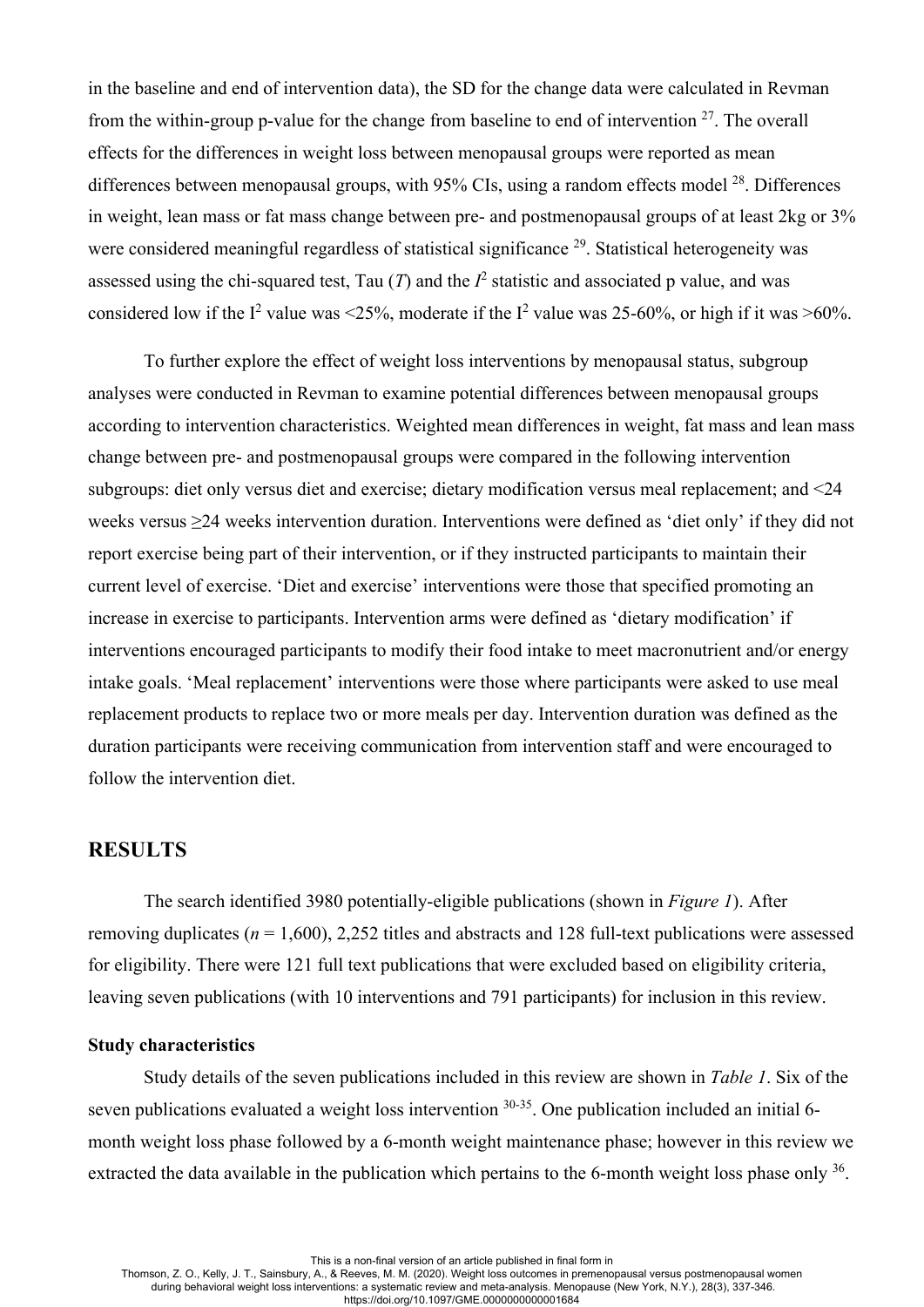Sample sizes ranged from 70 participants <sup>30</sup> to 242 participants <sup>35</sup>. Six publications recruited exclusively pre- and postmenopausal women (excluding perimenopausal women) [28-32], and one publication conducted secondary data analysis of pre- and postmenopausal participants from a larger publication recruiting men and women aged 30-70 years (excluding data from perimenopausal women) [33]. Intervention durations ranged from 3 months  $30, 32, 34$  to 24 months  $35$ . The seven publications included three single-arm trials  $31, 32, 34$ , two randomized controlled trials  $33, 36$ , and two comparative effectiveness trials (where participants were randomized to one of two or more intervention groups)  $30$ , 35.

Four of the seven publications (six interventions) delivered the intervention via face-to-face contact  $31, 33, 35, 36$ , using both individual and group sessions  $31, 35$ , individual sessions only  $36$ , or group sessions only <sup>33</sup>. The mode of intervention delivery in the remaining three publications (four interventions) was not reported  $30, 32, 34$ . Three publications (six interventions) evaluated interventions involving dietary modification only  $^{30, 33, 36}$ , while the remaining four publications (four interventions) promoted modifications to both diet and exercise  $31, 32, 34, 35$ . Three interventions utilized meal replacement diets 31, 33, 34.

#### **Risk of Bias**

Assessment of risk of bias is shown in *Table 2*. The overall quality of included publications was mixed. Common limitations with the overall study quality assessed by the Risk of Bias 2.0 tool included bias arising from the randomization process, and bias due to deviations from the intended interventions. For assessing the analysis of menopausal groups using the CHAMP checklist, few publications met criteria for *a priori* specification of subgroup analyses and power to conduct subgroup analyses. Three of the seven publications did not meet criteria for missing outcome data; this was primarily due to high attrition rates and use of complete-case analysis. Further, only one publication reported the attrition rates by menopausal subgroup, showing 25% attrition in the premenopausal group compared to 17% in the postmenopausal group at 24 months <sup>35</sup>. For menopausal status, four of the seven publications adequately assessed postmenopausal status as being 12 months of amenorrhea 32-35. However, none of the seven publications reported adequate information about how premenopausal status was assessed.

## **Weight loss comparison by menopausal status**

All seven publications included in this review reported weight loss of both pre- and postmenopausal participants 30-36. Six publications reported results for individual intervention arms 30-  $32, 34, 36$ . One publication with four interventions grouped data from these four interventions  $35$ . Metaanalyses were conducted with seven interventions (from five publications) to investigate the

This is a non-final version of an article published in final form in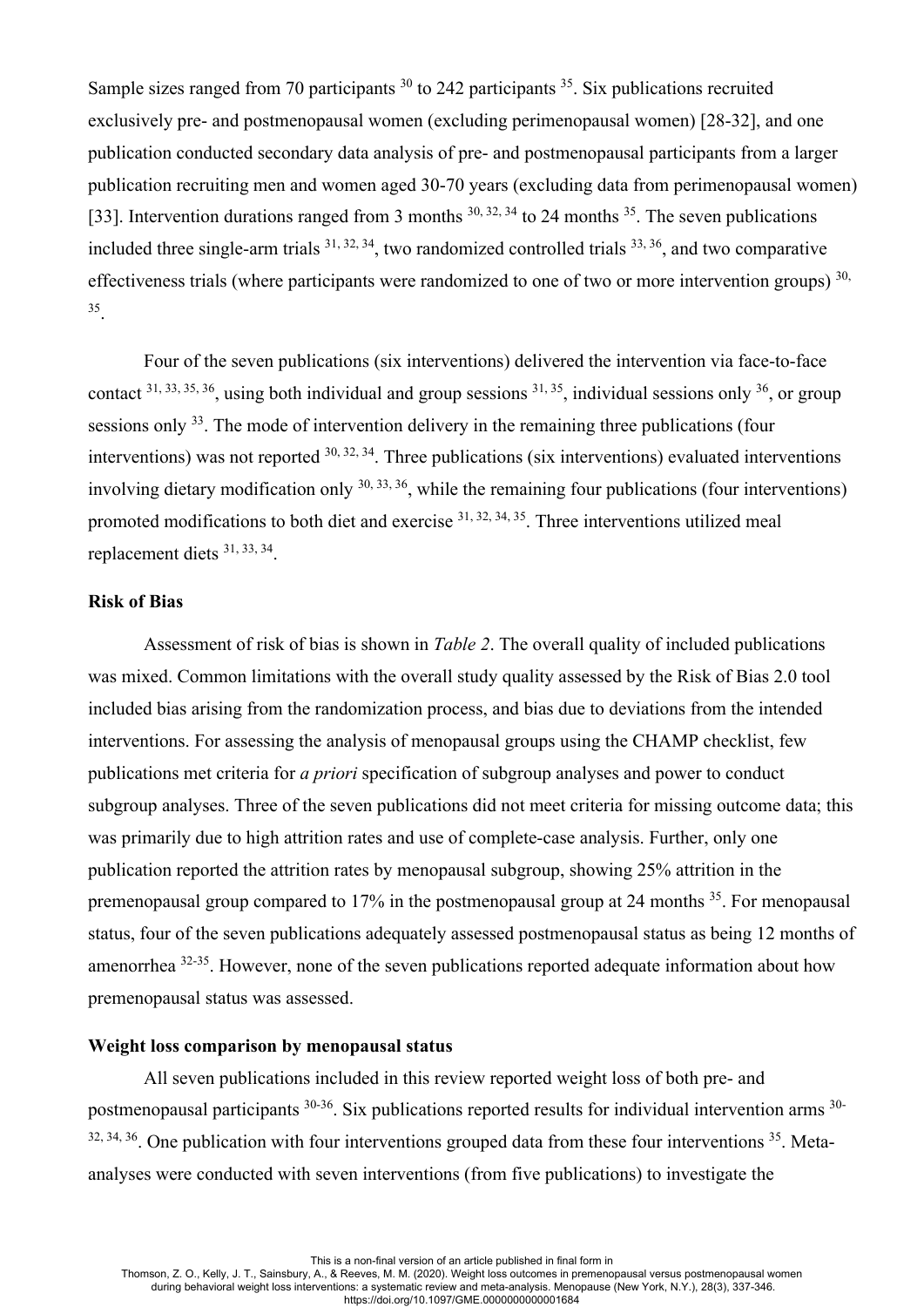differences in change in weight between pre- and postmenopausal women receiving the same intervention in each publication (i.e. the 'comparison' being menopausal status rather than an intervention *per se*) (see *Figure 2*) 30, 31, 33-35. Meta-analysis showed there was a non-significant difference in absolute weight loss between groups (weight loss in premenopausal minus weight loss in postmenopausal women) ( $0.58$  [ $95\%$  CI - $0.12$  to  $1.28$ ] kg,  $I^2=20\%$ ). Of the 10 interventions, only three reported a clinically meaningful (2kg or 3%) difference in weight loss between pre- and postmenopausal groups, with greater weight loss in postmenopausal groups in these three interventions 34, 36.

Forest plots for subgroup analyses are shown in *Supplementary Materials Figure S1* and are summarized in *Table 3*. No statistically significant subgroup differences in the pooled effects (preminus postmenopausal) for weight change were observed between any of the intervention characteristic subgroups: diet only interventions versus diet and exercise interventions; dietary modification interventions versus meal replacement interventions, and interventions with a duration of <24 weeks versus those ≥24 weeks.

Two (of seven) publications included in this review were unable to be included in the metaanalysis. Consistent with results from the meta-analysis, Nakamura et al. reported a non-significant difference in mean BMI change between menopausal groups  $(-1.2 \text{ kg/m}^2$  for pre- versus  $-1.1 \text{ kg/m}^2$  for postmenopausal woman;  $95\%$  CI not reported)  $32$ . In contrast to results from our meta-analysis, Barnosky et al. reported significantly smaller weight loss for premenopausal women compared to postmenopausal women in both interventions investigated in their study (premenopausal -6.0±1.1% Of initial body weight and  $-6.0\pm1\%$  versus postmenopausal  $-11.2\pm2.3\%$  and  $-11.6\pm3.7\%$ ). However, the sample size for the menopausal groups was unclear and potentially small, as the total sample sizes for the two interventions were n=25 and n=29 respectively.

## **Fat mass and lean mass change by menopausal status**

Six of the seven publications included in this review also reported change in body composition (fat mass and/or lean mass) by menopausal status (shown in *Supplementary Materials Table S2*) 30, 31,  $33-36$ . Body composition was measured by dual-energy x-ray absorptiometry in four of these six publications  $30, 33, 35, 36$ , by bioelectrical impedance in one publication  $34$ , or by air displacement plethysmography in the other of these six publications 31.

For fat mass change, a meta-analysis of five publications (7 interventions) showed there was a non-significant difference in fat mass loss between pre- and postmenopausal groups (premenopausal minus postmenopausal: 0.73 [-0.25 to 1.70] kg,  $l^2$ =41%) (refer to *Figure 2*). The difference in fat mass change between pre- and postmenopausal women was also compared according to intervention characteristics (*Supplementary Materials Figure S2* and *Table 3*). A statistically significant subgroup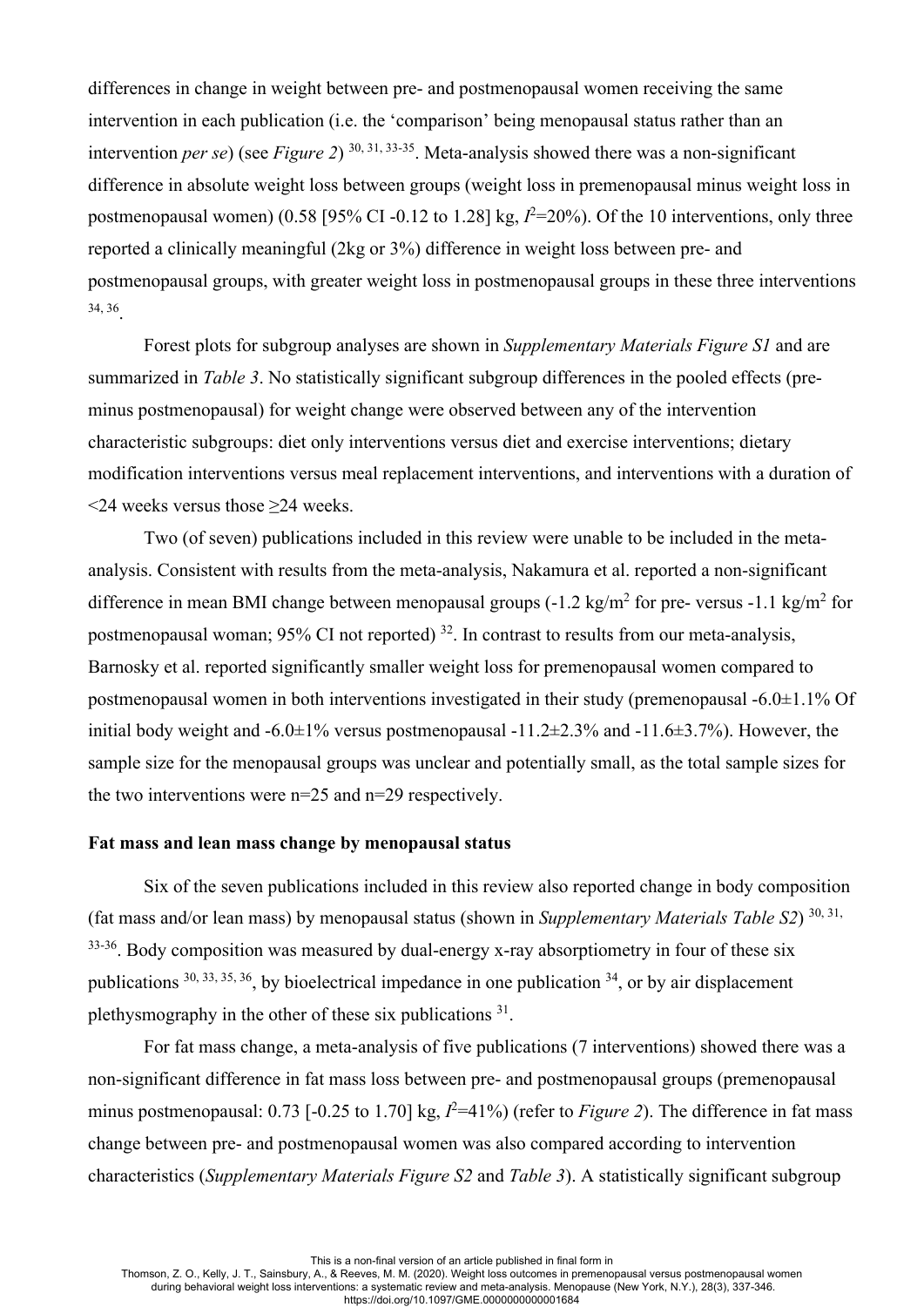difference was observed for change in fat mass between the diet only versus diet and exercise interventions ( $p=0.02$ ,  $I^2 = 82.4\%$ ,  $n=six$  interventions). No statistically significant subgroup differences (pre- minus postmenopausal) in the pooled effects for fat mass change were observed for: dietary modification interventions versus meal replacement interventions, and interventions with a duration of <24 weeks versus those ≥24 weeks.

Four of the seven publications included in this review reported change in lean mass  $^{30, 31, 35, 36}$ , with three of these four publications (4 interventions) being included in the meta-analysis <sup>30, 31, 35</sup>. No significant difference in lean mass change between menopausal groups was observed (-0.56 [-1.48 to 0.36] kg,  $I<sup>2</sup>=83%$  (shown in *Figure 2*). No statistically significant subgroup differences (pre- minus postmenopausal) in the pooled effects for lean mass change were observed between any of the intervention characteristic subgroups.

#### **Discussion**

Premenopausal and postmenopausal women may face separate challenges to losing excess weight. However, to our knowledge, the evidence comparing weight loss and body composition changes between pre- and postmenopausal women has not previously been systematically synthesized in a review. This review compared changes in weight, fat mass and lean mass between pre- and postmenopausal women in weight loss trials. Findings from the publications included in our metaanalyses showed similar change in these three parameters between pre- and postmenopausal women in weight loss interventions. From these findings, albeit at there is little available data, there is a lack of evidence to suggest interventions should be tailored to women's menopausal status.

Results from this systematic review and meta-analysis extend results from a previous systematic review, which showed that in a majority of studies (n=9 of 11), age was not a determinant of maintenance of weight loss <sup>37</sup>. That review of determinants of weight loss maintenance may not be directly comparable to the current review, as they included studies of men and women (n=8 of 11) and investigated weight loss maintenance, not weight loss  $37$ . Specific to weight loss, a study of women (n=100) undergoing a weight loss program promoting a reduced-energy diet and exercise reported no statistically-significant difference in the mean age between those that achieved no weight loss or weight gain versus those that achieved weight losses of ≥9% of their initial body weight (45.9 years versus 42.4 years) 38. Conversely, a large difference in mean weight loss was observed across age groups in a weight loss trial promoting a reduced-energy diet and exercise in 692 women following treatment for breast cancer 39. At the end of the 24-month intervention in that study, mean weight loss was 0.0% in women aged 30-44 years, 2.1% in women aged 44-54 years, and 5.2% in women aged 55- 82 years <sup>39</sup>. This difference in weight loss across age groups may be unique to populations of women

This is a non-final version of an article published in final form in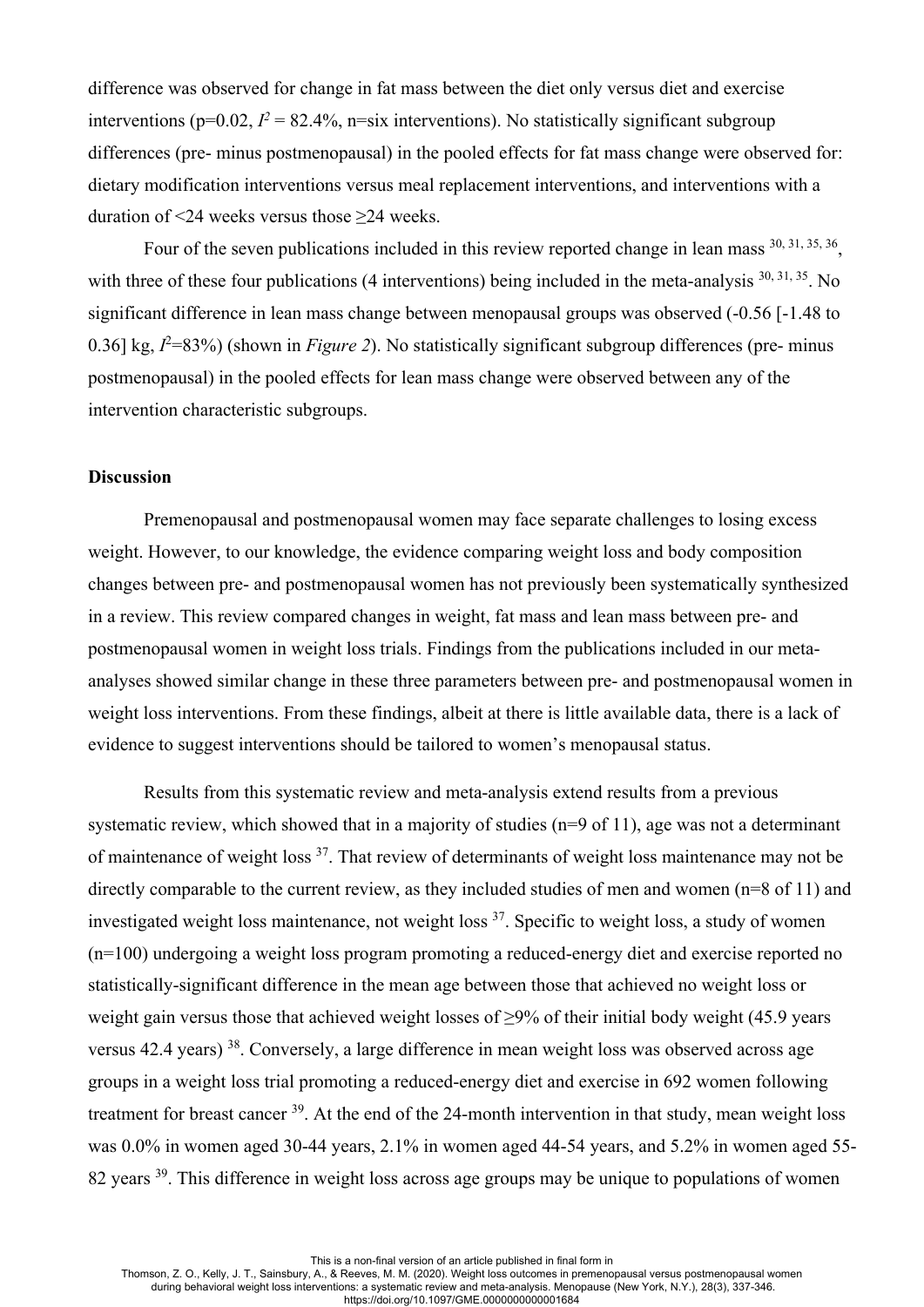with breast cancer. Women diagnosed with premenopausal breast cancer commonly undergo an accelerated and premature menopause associated with a reduction in lean mass and resting energy expenditure <sup>40</sup>. A reduction in energy expenditure may explain the lack of weight loss that was observed in younger women in that weight loss trial 39. It is unclear if the results observed in that study may be unique to the breast cancer population and not generalizable, with the results from the current review suggesting similar weight loss across menopausal groups.

Of the publications included in the present systematic review, one publication, which could not be included in the meta-analysis, implemented two weight loss interventions and showed large differences in weight loss between pre- and postmenopausal women (premenopausal -6.0±1.1% Of initial body weight and -6.0 $\pm$ 1% versus postmenopausal -11.2 $\pm$ 2.3% and -11.6 $\pm$ 3.7%) <sup>36</sup>. These differences were not explained by differences in physical activity (i.e. similar steps/day between menopausal groups), and no data were reported on energy intake. No other studies that observed differences in weight loss between pre- and postmenopausal women in this review reported on potentially underpinning behaviors (diet and exercise). Examining diet and exercise differences between women of different menopausal status in future research may help to explain variability between publications and groups of participants.

This systematic review has a number of strengths and limitations. Strengths include this being the first review to compare changes in weight and body composition in response to a weight loss intervention between pre- and postmenopausal women. Additionally, this review adhered to PRISMA guidelines in its conduct and reporting. We also chose to utilize two risk of bias tools to assess both the overall study quality and subgroup analyses. However, this review has important limitations to consider. Firstly, this review is limited by the pooling of publications with small sample sizes and heterogeneous designs. . Secondly, risk of bias scoring identified common limitations across publications, specifically that publications did not specify analyses in separate groups of women (preor postmenopausal) *a priori,* and were not powered to conduct analyses in these two groups of women. Third, all publications included in this review either did not adequately assess, or lacked sufficient detail on the method of assessing, premenopausal and perimenopausal status. This poor assessment may have led to some inclusion of perimenopausal women in the premenopausal groups. Therefore, consistency in assessing pre- versus perimenopausal status is warranted in future, and can be standardized by utilizing criteria such as those listed in the Stage of Reproductive Aging Workshop  $+10$  (STRAW+10) tool<sup>41</sup>. This tool provides detailed information on staging for reproductive aging in women. It involves asking women to self-report bleeding pattern and frequency. Its use in future would improve the assessment of menopausal status, particularly differentiating between pre- and perimenopausal women. A further limitation of this review is that Most of the included publications

This is a non-final version of an article published in final form in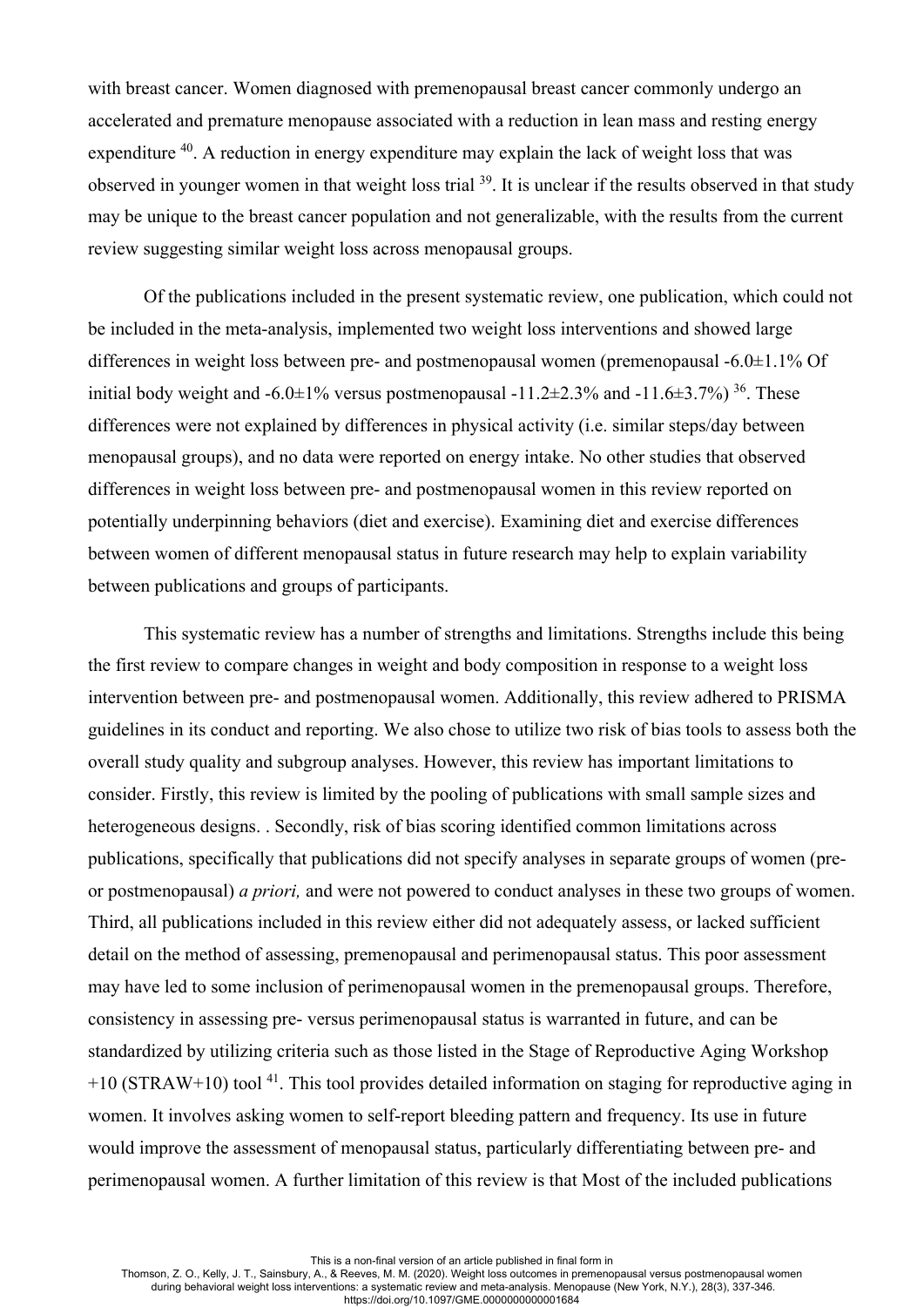evaluated short-term weight loss interventions ranging from 12-26 weeks. Thus generalizability to longer-term interventions ( $>6$  months) and differences in weight regain are limited. Moreover, although the review was open to weight loss and weight loss maintenance trials, all included publications reported results of initial weight loss.

## **Conclusion**

While the findings from the meta-analysis suggest that weight loss interventions are similarly effective for pre- and postmenopausal women, the available evidence on which this is based is limited and thus is inconclusive. Further research is needed to determine conclusively, whether differences in weight loss between menopausal groups exist and whether interventions should be tailored. Existing trials and future trials should determine menopausal status using criteria such as STRAW+10 to enable data to be pooled and subgroup differences to be examined.

This is a non-final version of an article published in final form in Thomson, Z. O., Kelly, J. T., Sainsbury, A., & Reeves, M. M. (2020). Weight loss outcomes in premenopausal versus postmenopausal women during behavioral weight loss interventions: a systematic review and meta-analysis. Menopause (New York, N.Y.), 28(3), 337-346. https://doi.org/10.1097/GME.0000000000001684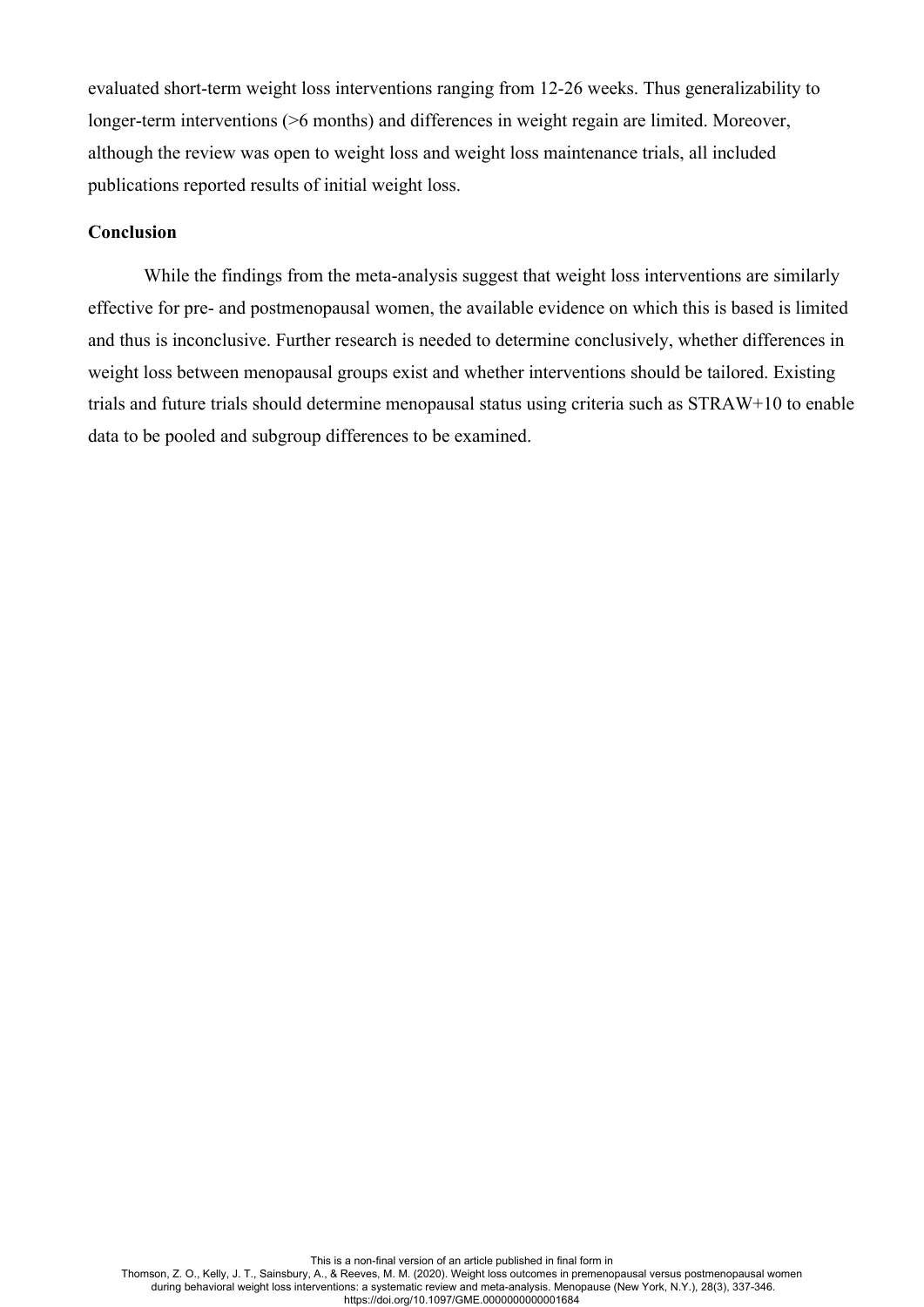# **REFERENCES**

1. Organisation for Economic Co-operation and Development. OECD Obesity update. OECD; 2014.

2. Calle EE, Kaaks R. Overweight, obesity and cancer: epidemiological evidence and proposed mechanisms. Nat Rev Cancer. [10.1038/nrc1408]. 2004;**4**(8):579-91.

3. Rabkin SW, Chen Y, Leiter L, Liu L, Reeder BA. Risk factor correlates of body mass index. Canadian Heart Health Surveys Research Group. CMAJ : Canadian Medical Association journal = journal de l'Association medicale canadienne. 1997;**157 Suppl 1**:S26-31.

4. Pi-Sunyer FX. Medical hazards of obesity. Annals of internal medicine. 1993;**119**(7 Pt 2):655- 60.

5. National Health and Medical Research Council. Clinical practice guidelines for the management of overweight and obesity in adults, adolescents and children in Australia. In: Health Do, editor. Canberra: Australian Government 2013.

6. Jensen MD, Ryan DH, Apovian CM, et al. 2013 AHA/ACC/TOS Guideline for the Management of Overweight and Obesity in Adults. A Report of the American College of Cardiology/American Heart Association Task Force on Practice Guidelines and The Obesity Society. 2013.

7. National Institute for Health and Care Excellence. Weight management: lifestyle services for overweight or obese adults. UK: NICE; 2014.

8. Hamman RF, Wing RR, Edelstein SL, et al. Effect of weight loss with lifestyle intervention on risk of diabetes. Diabetes care. 2006;**29**(9):2102-7.

9. Phelan S, Kanaya AM, Subak LL, et al. Weight loss prevents urinary incontinence in women with type 2 diabetes: results from the Look AHEAD trial. The Journal of urology. 2012;**187**(3):939-44. 10. Magkos F, Fraterrigo G, Yoshino J, et al. Effects of moderate and subsequent progressive weight loss on metabolic function and adipose tissue biology in humans with obesity. Cell metabolism. 2016;**23**(4):591-601.

11. Chlebowski RT, Luo J, Anderson GL, et al. Weight loss and breast cancer incidence in postmenopausal women. Cancer. 2019;**125**(2):205-12.

12. Jiandani D, Wharton S, Rotondi MA, Ardern CI, Kuk JL. Predictors of early attrition and successful weight loss in patients attending an obesity management program. BMC obesity. 2016;**3**:14.

13. Bautista-Castaño I, Molina-Cabrillana J, Montoya-Alonso JA, Serra-Majem L. Variables predictive of adherence to diet and physical activity recommendations in the treatment of obesity and overweight, in a group of Spanish subjects. International Journal of Obesity. 2004;**28**(5):697-705.

14. Arikawa AY, O'Dougherty M, Kaufman BC, Schmitz KH, Kurzer MS. Attrition and adherence of young women to aerobic exercise: lessons from the WISER study. Contemporary clinical trials. 2012;**33**(2):298-301.

15. Crino ND, Parker HM, Gifford JA, et al. Recruiting young women to weight management programs: Barriers and enablers. Nutrition & Dietetics. 2019;**76**(4):392-8.

16. Klem ML, Viteri JE, Wing RR. Primary prevention of weight gain for women aged 25–34: the acceptability of treatment formats. International Journal of Obesity. 2000;**24**(2):219-25.

17. Macdonald HM, New SA, Campbell MK, Reid DM. Longitudinal changes in weight in perimenopausal and early postmenopausal women: effects of dietary energy intake, energy expenditure, dietary calcium intake and hormone replacement therapy. Int J Obes Relat Metab Disord. 2003;**27**(6):669-76.

18. Lovejoy JC, Champagne CM, de Jonge L, Xie H, Smith SR. Increased visceral fat and decreased energy expenditure during the menopausal transition. International journal of obesity (2005). 2008;**32**(6):949-58.

19. Duval K, Prud'homme D, Rabasa-Lhoret R, et al. Effects of the menopausal transition on energy expenditure: a MONET Group Study. European journal of clinical nutrition. 2013;**67**(4):407- 11.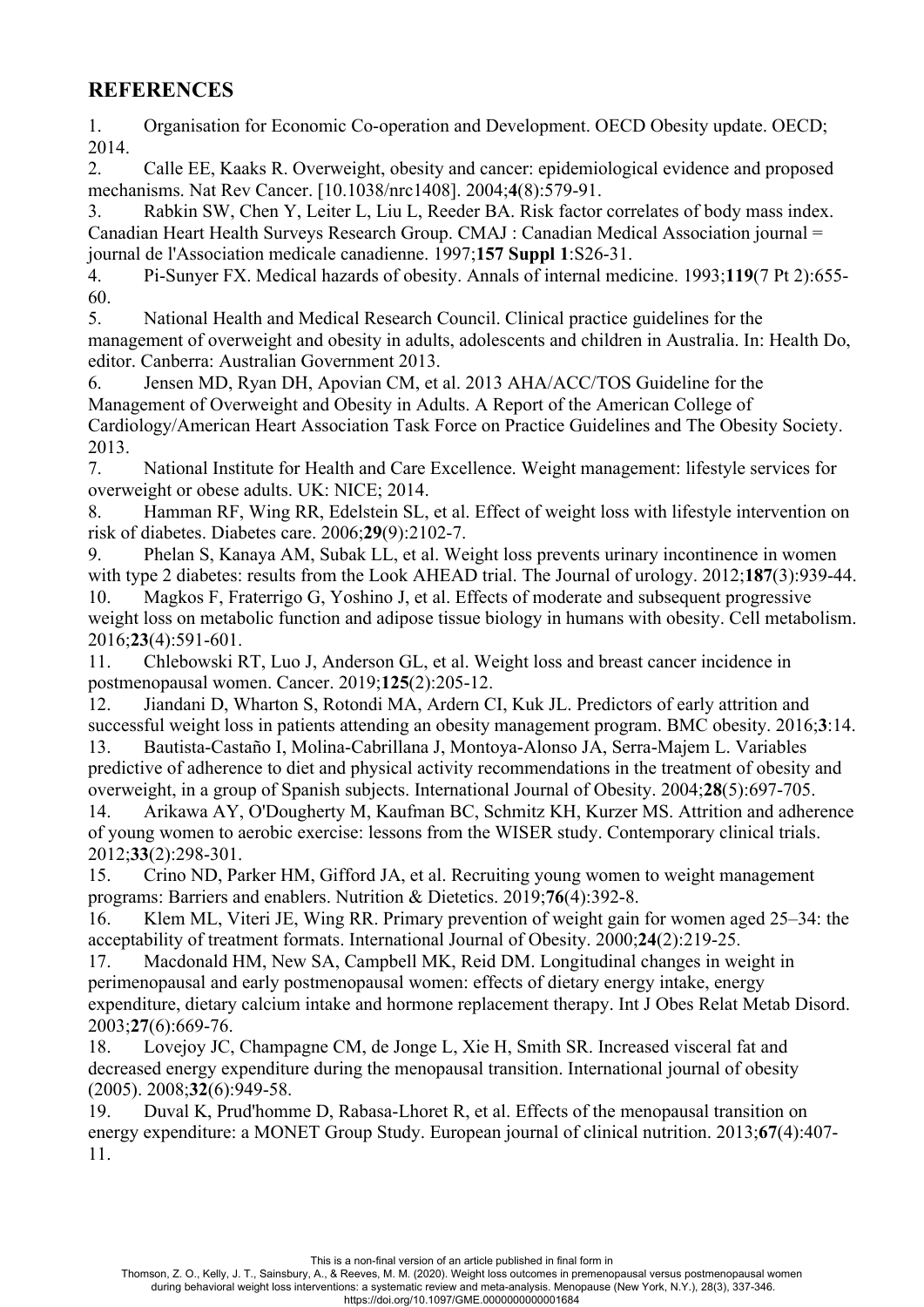20. Lee CG, Carr MC, Murdoch SJ, et al. Adipokines, inflammation, and visceral adiposity across the menopausal transition: a prospective study. J Clin Endocrinol Metab. 2009;**94**(4):1104-10.

21. Hutchesson MJ, Hulst J, Collins CE. Weight management interventions targeting young women: a systematic review. Journal of the Academy of Nutrition and Dietetics. 2013;**113**(6):795-802.

22. Cheng CC, Hsu CY, Liu JF. Effects of dietary and exercise intervention on weight loss and body composition in obese postmenopausal women: a systematic review and meta-analysis. Menopause (New York, NY). 2018;**25**(7):772-82.

23. Moher D, Shamseer L, Clarke M, et al. Preferred reporting items for systematic review and meta-analysis protocols (PRISMA-P) 2015 statement. Systematic Reviews. 2015;**4**(1):1.

24. Higgins J, Sterne J, Savović J, et al. A revised tool for assessing risk of bias in randomized trials. Cochrane Database of Systematic Reviews. 2016;**10**:29-31.

25. van Hoorn R, Tummers M, Booth A, et al. The development of CHAMP: a checklist for the appraisal of moderators and predictors. BMC medical research methodology. 2017;**17**(1):173.

26. Wu T, Gao X, Chen M, Van Dam RM. Long-term effectiveness of diet-plus-exercise interventions vs. diet-only interventions for weight loss: a meta-analysis. Obesity Reviews. 2009;**10**(3):313-23.

27. Wiebe N, Vandermeer B, Platt RW, Klassen TP, Moher D, Barrowman NJ. A systematic review identifies a lack of standardization in methods for handling missing variance data. Journal of clinical epidemiology. 2006;**59**(4):342-53.

28. DerSimonian R, Laird N. Meta-analysis in clinical trials. Control Clin Trials. 1986;**7**(3):177- 88.

29. Cefalu WT, Bray GA, Home PD, et al. Advances in the Science, Treatment, and Prevention of the Disease of Obesity: Reflections From a <em&gt;Diabetes Care&lt;/em&gt; Editors' Expert Forum. Diabetes care. 2015;**38**(8):1567.

30. Clifton PM, Noakes M, Keogh JB. Very low-fat (12%) and high monounsaturated fat (35%) diets do not differentially affect abdominal fat loss in overweight, nondiabetic women. Journal of Nutrition. 2004;**134**(7):1741-5.

31. Deibert P, Konig D, Vitolins MZ, et al. Effect of a weight loss intervention on anthropometric measures and metabolic risk factors in pre- versus postmenopausal women. Nutrition Journal. 2007;**6**:1-7.

32. Nakamura M, Tanaka M, Kinukawa N, et al. Association between basal serum and leptin levels and changes in abdominal fat distribution during weight loss. Journal of atherosclerosis and thrombosis. 2000;**6**(1):28-32.

33. Shapses SA, Heshka S, Heymsfield SB. Effect of calcium supplementation on weight and fat loss in women. Journal of Clinical Endocrinology & Metabolism. 2004;**89**(2):632-7.

34. Shigematsu R, Okura T, Kumagai S, et al. Cutoff and target values for intra-abdominal fat area for prevention of metabolic disorders in pre- and post-menopausal obese women before and after weight reduction. Circulation Journal. 2006;**70**(1):110-4.

35. Tirosh A, de Souza RJ, Sacks F, Bray GA, Smith SR, LeBoff MS. Sex Differences in the Effects of Weight Loss Diets on Bone Mineral Density and Body Composition: POUNDS LOST Trial. Journal of Clinical Endocrinology & Metabolism. 2015;**100**(6):2463-71.

36. Barnosky A, Kroeger CM, Trepanowski JF, et al. Effect of alternate day fasting on markers of bone metabolism: An exploratory analysis of a 6-month randomized controlled trial. Nutrition and healthy aging. 2017;**4**(3):255-63.

37. Varkevisser RDM, van Stralen MM, Kroeze W, Ket JCF, Steenhuis IHM. Determinants of weight loss maintenance: a systematic review. Obesity reviews : an official journal of the International Association for the Study of Obesity. 2019;**20**(2):171-211.

38. Annesi JJ, Whitaker AC. Psychological factors discriminating between successful and unsuccessful weight loss in a behavioral exercise and nutrition education treatment. International journal of behavioral medicine. 2010;**17**(3):168-75.

39. Rock CL, Flatt SW, Byers TE, et al. Results of the exercise and nutrition to enhance recovery and good health for you (ENERGY) trial: a behavioral weight loss intervention in overweight or obese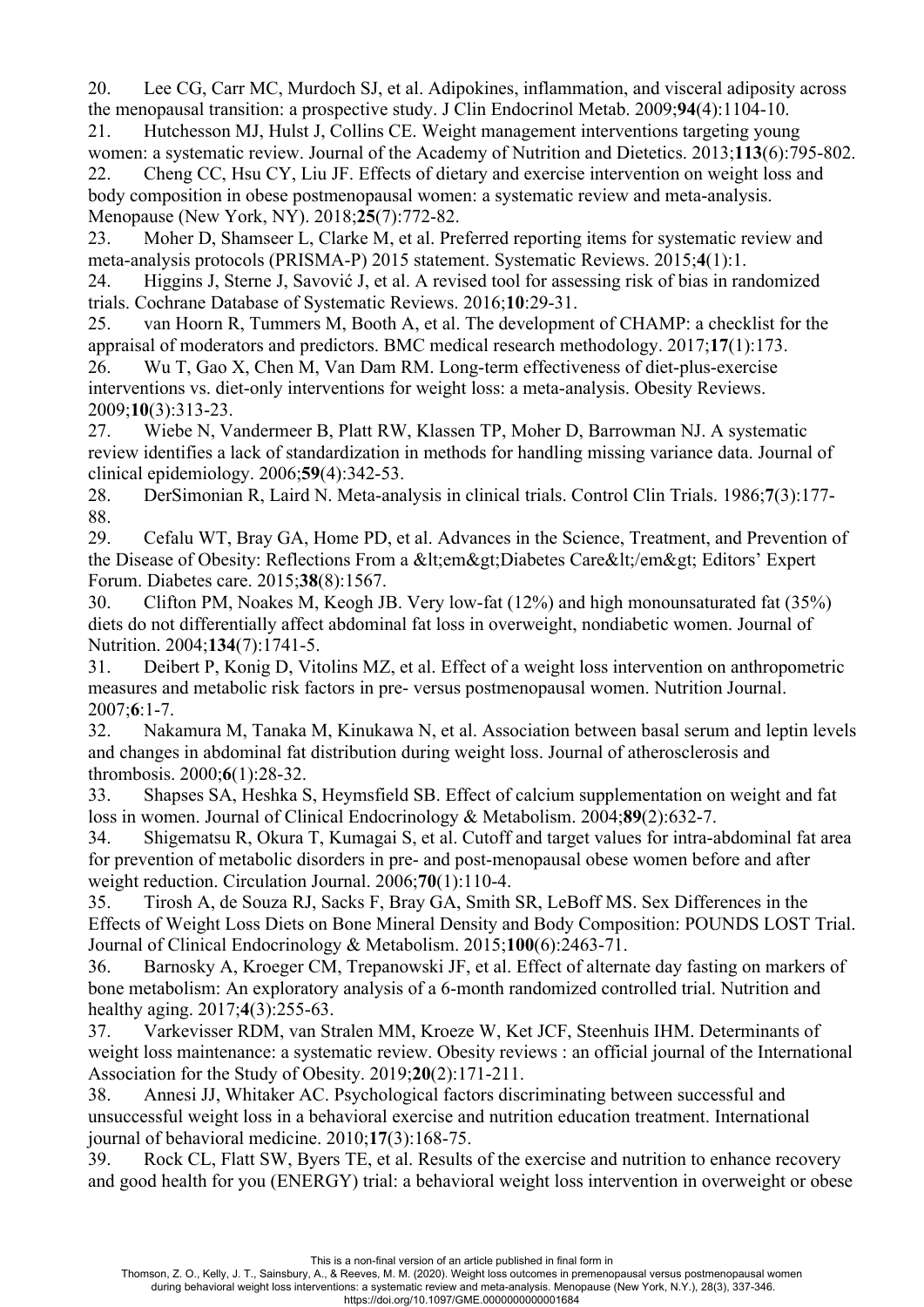breast cancer survivors. Journal of clinical oncology : official journal of the American Society of Clinical Oncology. 2015;**33**(28):3169-76.

40. Gordon AM, Hurwitz S, Shapiro CL, LeBoff MS. Premature ovarian failure and body composition changes with adjuvant chemotherapy for breast cancer. Menopause (New York, NY). 2011;**18**(11):1244-8.

41. Harlow SD, Gass M, Hall JE, et al. Executive summary of the Stages of Reproductive Aging Workshop  $+10$ : addressing the unfinished agenda of staging reproductive aging. Menopause (New York, NY). 2012;**19**(4):387-95.

This is a non-final version of an article published in final form in